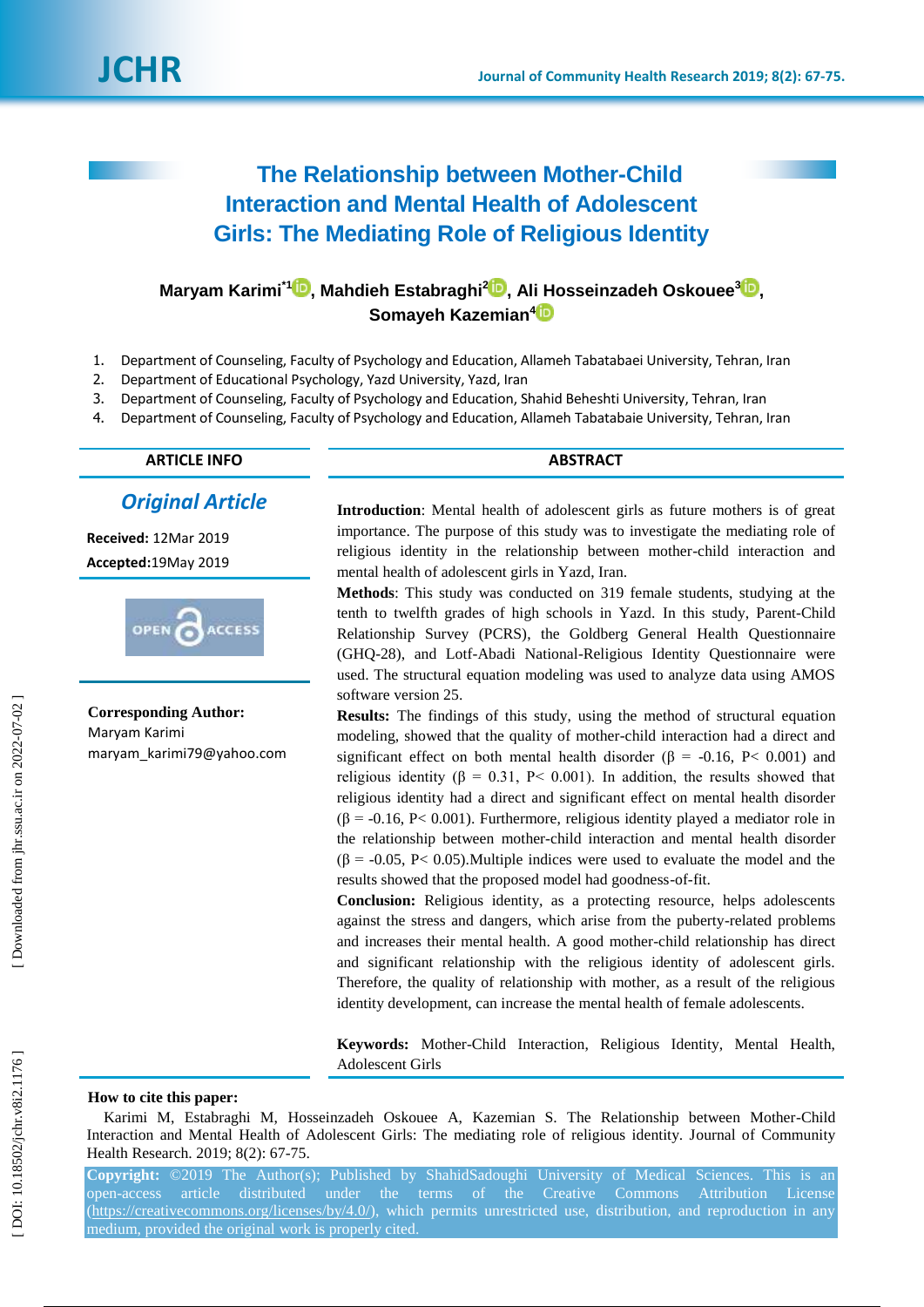#### **Introduction**

Adolescence is the most important and critical period of life for each individual. In this period, adolescents encounter many difficulties : problems related to identity crisis as well as biological and mental changes , which happen as a result of their puberty. So, adolescence is a delicate, sensitive , and vulnerable period during each individual's growth period (1). Considering the sensitivity of this period for the girls as the future mothers and the importance of mental health in performing mother roles , it is quite necessary to pay attention to female adolescents' psychological state.

Mental health is usually defined as the individuals' adjustment to the world, happiness , and positive interpretation with their lives (2). Studies conducted on adolescents' mental health indicate that mental health is the result of the multi -dimensional interaction between biological, environmental , and familial factors (3).

One of the effective familial factors on adolescents' mental health is the parent -child interaction. This relationship is the first and the most elementary form of social interaction through which child's basic needs such as love, security , and intimacy are fulfilled. Furthermore, it is a model for other social communications (4). Various studies prove d that any problem or lack of suitable relationship between parent and child could cause different damages and reduc e the quality of life for teens (5 -7).

KhajeNoori and Dehghani discussed that marital conflicts weakened the parent -child interaction and reduced the mental health as a result (8).Moreover, Amin -Khandaghi and Pakmehr showed that high quality parent -child interaction and other social communications can be important predictors of the adolescents' mental health (9). Onayli also referred to the eminent role of the parent -child interaction in relation to the girls' feelings of life satisfaction and self-esteem (10). By the same token, Pyun emphasize d the key role of the positive parent child interaction in decreasing mental problems, hyperactivity , and lack of attention (11).

Religious identity is considered as another predictive factor of the mental health. Religious beliefs give relief and peace of mind to individuals by making their lives meaningful. These beliefs not only help the individuals to move on hopefully in facing with problems, but also protect them against their social and mental problems (12).

In this regard, Jackson et al. indicated that individuals with more powerful religious identities and beliefs experience death anxiety to a less degree (13). Galek et al . Also indicate d that religious identity played an effective role in increasing mental health , since it gave meaning to life (14). Darvishi, Ghazi Vakili, and Mohammadi indicated that religious dispositions had a negative relation with the level of anxiety and depression among university students (15).Religious identity, as a supporting and protecting resource, not only helps the adolescents against the puberty -related stressors and dangers, but also is effective in formation of their sense of identity. It also can play an important role in individuals' better adjustment to life. Esmeri - BareZard et al. showed that religious and national identities could be considered as valid predictors for investigating depression and quality of life among adolescents (16).

Among various factors that lead to the formation of religious identity in individuals, the parent -child relationship plays a significant role. Parents, especially mothers, are the first rolemodels for children and are considered as one of the most important sources of identity formation in children (1). The parent -child positive interaction provides the basis for transformation of the feelings of love, security , and intimacy to children. It also helps the teens to choose their parents as role models and move toward their parents' values instead of being attracted to modernist and self made values of their peers and the society (1). In this regard, Rahpeima and Sheykholeslami indicated that children's identification with their parents ha d direct significant relationship with formation of their religious identity and could increase resilience among adolescents (17).

As the literature show s, various studies have investigated the relationships among parent -child interaction, religious identity , and adolescents'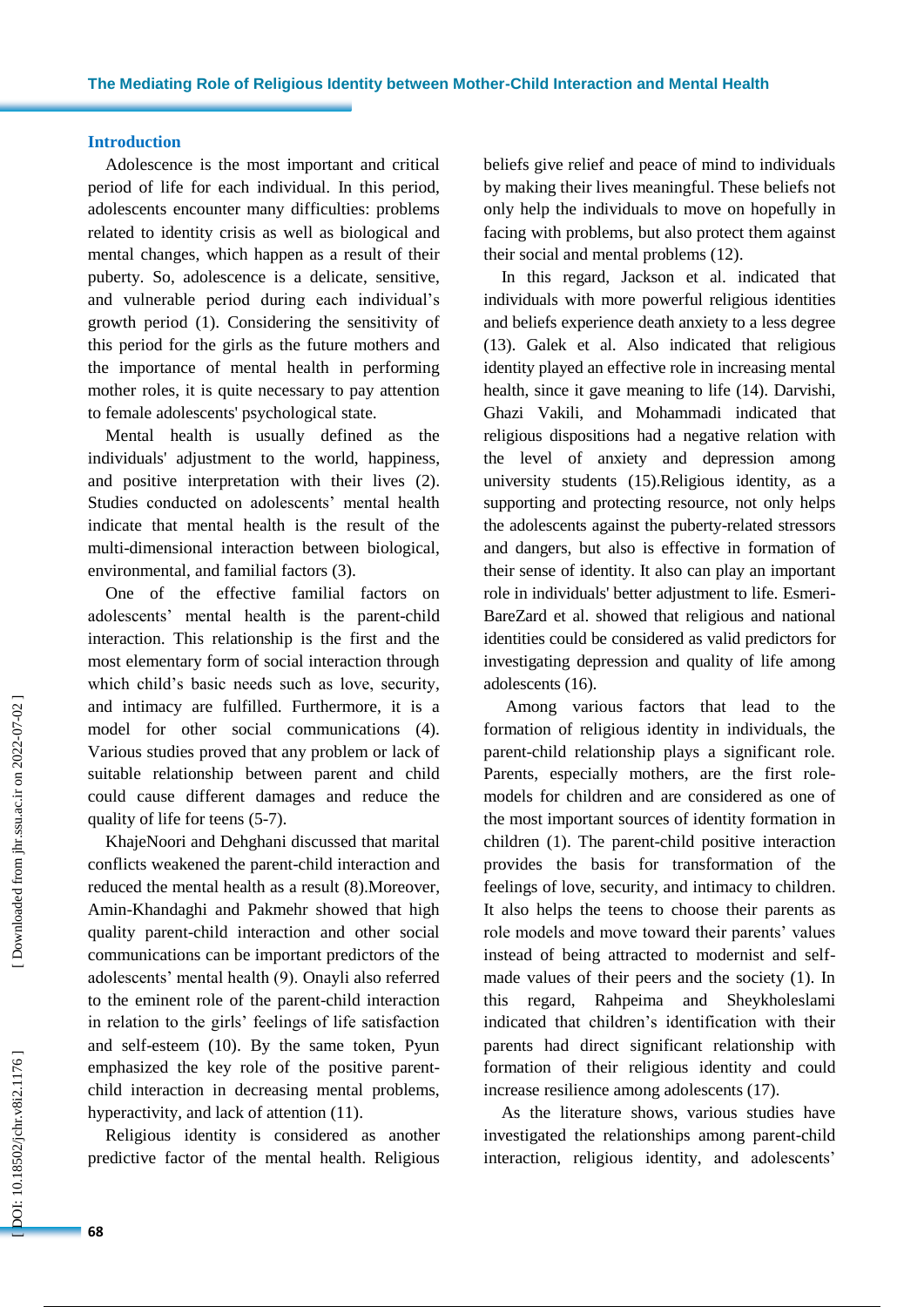mental health. However, no study has ever explained the intermediate mechanisms between parent -child relationship and adolescents' mental health. Moreover, it is important to note that various studies were directly conducted on this issue. Considering the cultural differences and the variety in the nature of religious identity and beliefs among different societies, this study should be conducted in different cultures and within different age groups. Therefore, the present study was conducted with the purpose of investigating the mediating role of religious identity in the relationship between mother -child interaction and mental health of adolescent girls .

#### **Method s**

*Statistical population* : The statistical population included all the second -grade female students of high school in Yazd city, Iran in 2017 -2018.

*Sampling and sampling method*: This study was conducted using the correlational method of structural equation modeling. Multi -stage cluster sampling method was applied among the three educational districts of Yazd and district 1 was selected randomly. In the next stage, four female high -schools were chosen randomly from district 1 and then three second -grade classes were chosen from each high school randomly. The sample size was calculated according to Cochran's sample size formula. Finally, 319 students entered th e research considering the inclusion and exclusion criteria of this research .

*Instruments*: In this study, three tools were used as follows:

A. **Goldberg General Health Questionnaire (GHQ -28) :** This questionnaire includes 28 questions and 4 scales of somatic symptoms, anxiety and insomnia, social dysfunction , and depression ; each of these scales has 7 items. These questions are required to be answered on a four -point Likert scale (with the scores of 0, 1, 2, and 3). The scores of 23 and higher indicate lack of public health and scores lower than 23 indicate mental health. Goldberg introduced the 28 -substantial -item version. The results of the meta -analysis on Goldberg's

questioner showed that its average sensitivity was84 % (between %77 and %89). The reliability of the questionnaire was also examined in the pilot study. For this purpose, all the students who had completed the GHQ in the pilot study were invited for the psychological interview and after that the sensitivity of the questionnaire was calculated. Chung found that the validity coefficient of the 28 question version of this questionnaire, according to the test/retest method, was 0 .55 for the total test, 0 .44 for the scales of somatic symptoms, 0 .42 for anxiety , and 0 .47 for depression. This questionnaire was als o used by John -Bozorgi in a sample group of 223 university students in 2000and its validity coefficient, based on Cronbach test, was calculated as 0 .94 (18).

B. **Child Relationship Scale (CPRS):** The child -parent relationship scale was used to determine the parent -child relationships. This scale was designed by Pianta for the first time in 1992 and includes 33 questions , which measure the parent s' perception on their relationship with their child. This scale contains closeness, dependency, conflict, and the overall positive relationship parts between mother and child. This tool consists of a 5 -point Likert scale ranging from 5 (completely agree) to 1 (completely disagree). The total score of positive relationships obtained from the total scores of the closeness and the reverse scores of the conflict and dependency. The content validity and reliability of this questionnaire were obtained by Abareshiet al. (19).This scale include s conflict, closeness, dependency, and overall positive relationship with Cronbach's Alpha of 0.83, 0.69, 0.46, and 0.84, respectively. The reliability scores of these areas were reported as 0.60, 0.70, 0.84 , and 0.86 , respectively.

C. **Religious Identity**: For assessing the religious identity, LotfAbadi's questionnaire of religious and national identity, designed in 2004, was used. The items of this questionnaire should be answered on a six -point spectrum (completely agreed, agreed, little agreed, little disagreed, disagreed, completely disagreed). The scores can range from22 to 132. ParsaMehr and AsghariYangjeh employed five components by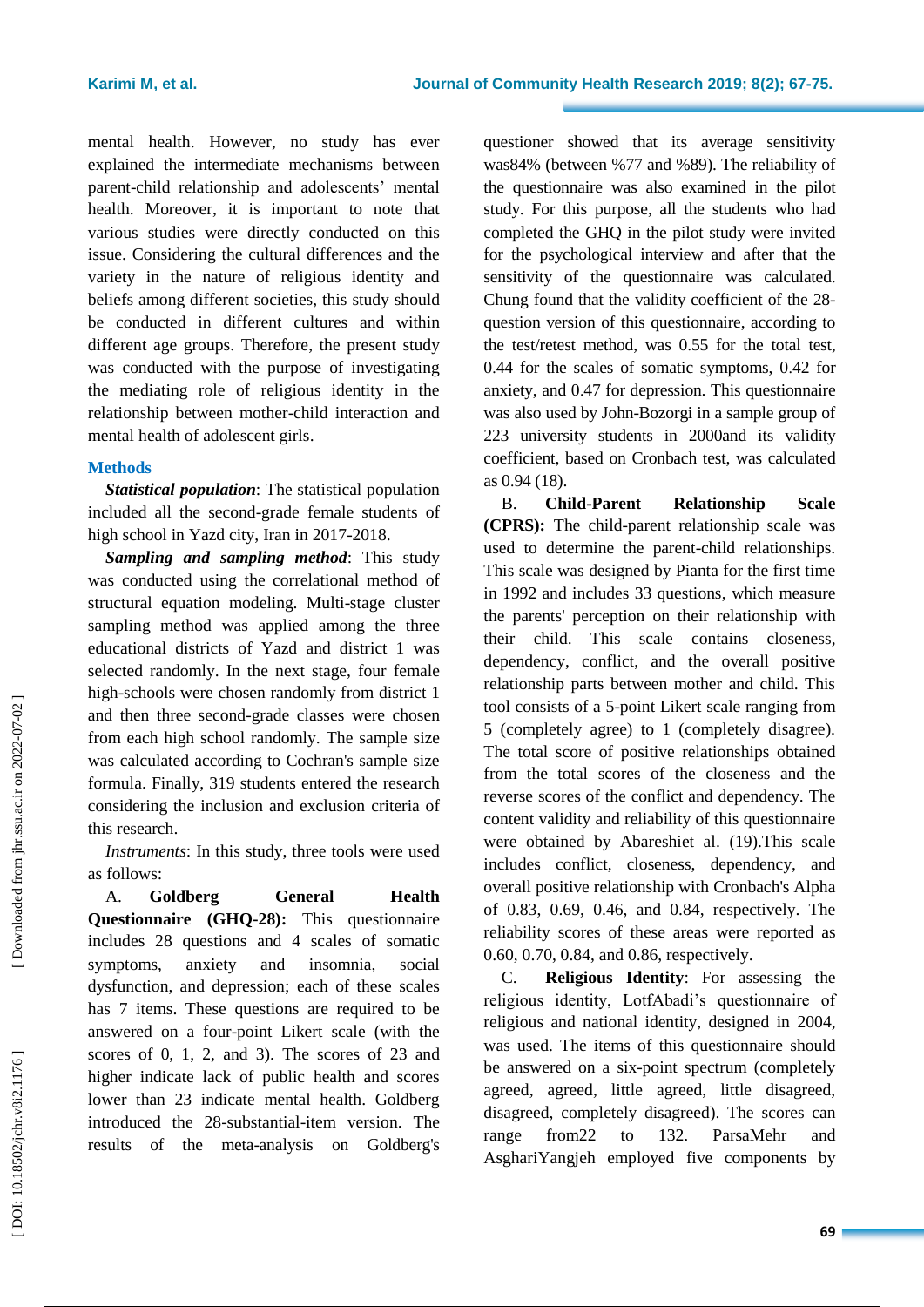#### **The Mediating Role of Religious Identity between Mother -Child Interaction and Mental Health**

using factor analysis method and analysis method of main components using Varimax rotation method. These factors include political and geographical, lingual and literal, cultural, historical, as well as ethnic and religious identity dimensions. Then , the stability of each indicator was calculated using Cronbach Alfa and the amount of stability coefficient for the total scale was calculated as 0 .74, which showed a good domain (20). In the present research, the total score attained for religious identity dimension was investigated.

#### *Inclusion Criteria* :

 Having conscious satisfaction Having alive parents  $\bullet$ living with the parents.

#### *Exclusion Criteria* :

 Receiving any psychological and counseling treatments while participating in the research

*Procedure*: In the first stage of the research, a meeting was held with the teachers, the study goals and procedures were explained and they were asked to cooperate with the researcher in devoting part of their class time. In the second stage, the importance of giving exact answers to the questionnaires and the importance of the study results were explained to the students of each class and they were reassured about confidentiality of their information. In the next stage, the questionnaires were answered by the students of each class after collecting the questionnaires; the method of structural equation modeling was used to analyze the research data using AMOS software version 25.

#### **Results**

This study was carried out on 319 female students, at the grades of 10 -12 in high schools. The demographic characteristics of the participants showed that 106 students were in the tenth grade (%32/2), 108 in the eleventh grade (%33/9), and 105 in the twelfth grade (%32/9). The mean and standard deviation of the research's variables are presented in Table 1.

**Table 1 .** Mean and standard deviation of the study variables

| Variable                 | Mean  | <b>Standard deviation</b> |
|--------------------------|-------|---------------------------|
| Relationship with mother | 121.6 | 39.07                     |
| Religious identity       | 29.7  | 6.22                      |
| Mental health            | 26.85 | 16.45                     |

The mean of the mental health scores show that the adolescent girls suffer from mild discomfort. The total mean score of the quality of relationship with mother shows that the female adolescents' relationship with mother is in the average level. Moreover, the total mean score of the religious identity shows that the female adolescents' religious identity is in the average level. The results of the correlation test among the quality of mother -child interaction, religious identity , and mental health are represented in Table 2.

Table 2. Correlation matrix of the mother-child interaction, religious identity, and mental health

|             | <b>Variable</b>          |           |          |  |
|-------------|--------------------------|-----------|----------|--|
|             | Mother-child interaction |           |          |  |
| 2<br>∠      | Religious identity       | $0.23**$  |          |  |
|             | Mental health            | $-0.18**$ | $-0.14*$ |  |
| **P< $0.01$ | $*P<0.05$                |           |          |  |

The results of Pierson's correlation showed that the quality of mother -child interaction was negatively related with the total score of mental health ( $P = 0.01$ ,  $r = -0.18$ ). In other words, as the quality of the mother -child interaction improved, the adolescent girls showed less mental problems. The quality of mother -child interaction was positively related with the total score of religious identity ( $P = 0.01$ ,  $r = -0.23$ ). In other words, as the quality of the relationship with mother improve s,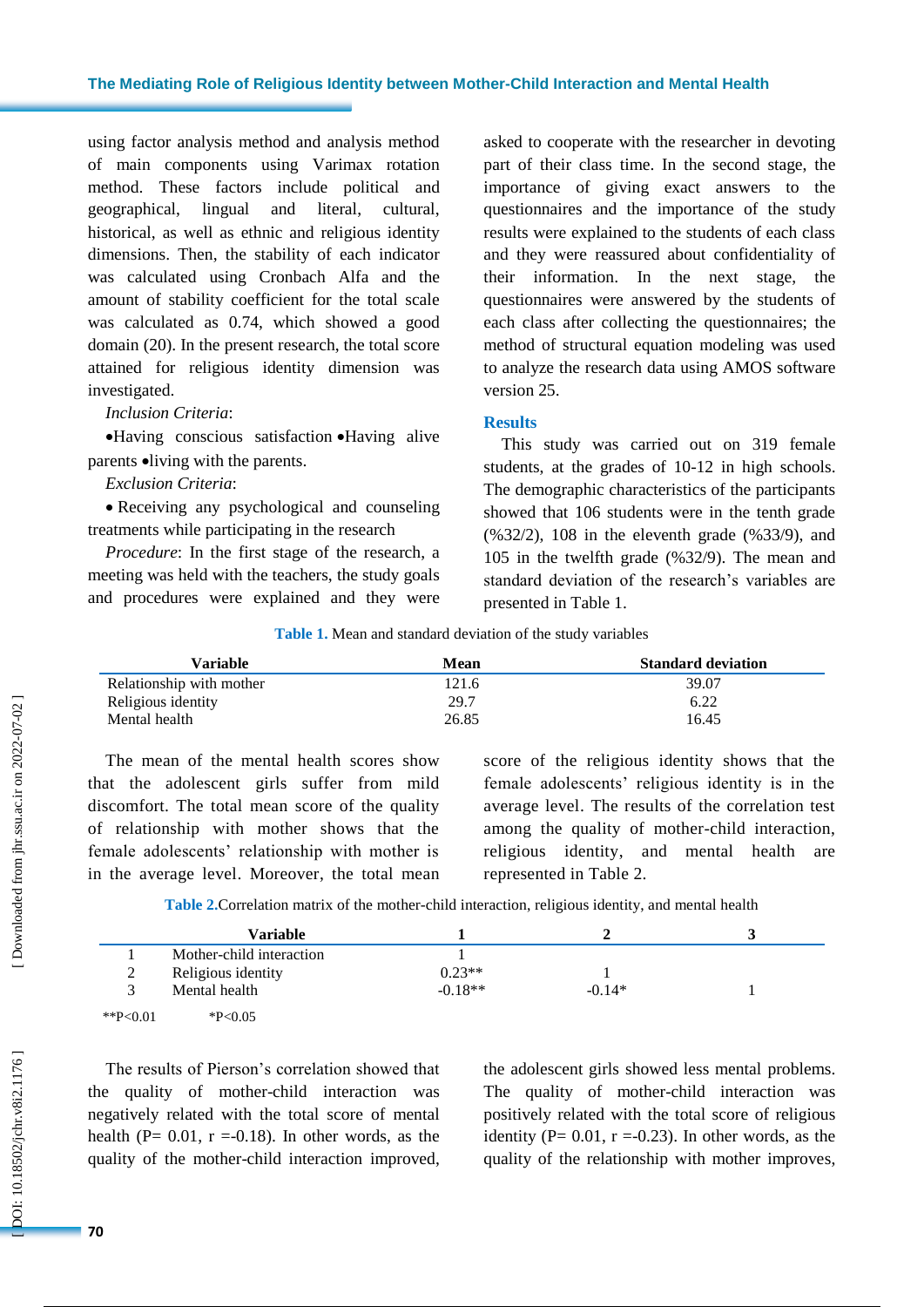the religious identity in adolescent girls develops.

In order to test the research hypotheses, structural equations modeling with AMOS

software version 25 were used and the whole model was assessed based on goodness of fit indices.



**Figure 1** .Structural relationships of religious identity, mother -child interaction , and mental health

In explaining goodness of the fit indices, it can be said that the most important fitness statistic is chi square statistic ( $x^2$ ). This statistic measures the amount of difference between the observed matrix and the estimated one. This statistics is very sensitive to the volume of the sample. So, in the samples with high volume, it will be divided by the degree of

freedom. If the result is less than 5, it will be suitable. In the case that the indices of CFI, GFI, AGFI, NFI , and NNFI are more than 0.90 and RMSEA index is less than 0.05, a suitable and desirable fit is implied. Moreover, the RMSEA index is 0.05 > for the models that have good fit and values of more than 0.08 represent reasonable errors in the society.

| $\overline{ }$<br>df<br>$\sim$ | GFI           | $\sim$ $\blacksquare$<br>AGFA | $\cap$ $\Gamma$ I<br>UĽL | <b>NFI</b> | тет<br>161 | <b>RMSEA</b> |
|--------------------------------|---------------|-------------------------------|--------------------------|------------|------------|--------------|
| 07<br><b>1.</b>                | . O?<br>U. YJ | ∪.∠⊥                          | 0.93                     | 0.90       | 0.94       | V.V4         |

As table **3** indicates, the CFI, DFI, AGFI, NFI , and IFI indices are more than 0.90 and RMSEA index is less than 0.05, which implies desirable and suitable fit. In addition, the amount of RMSEA

index in the present research is 0.04. It can be said that a very good fit is observed and the test's total indices of goodness of fit indicate the total fit of the model.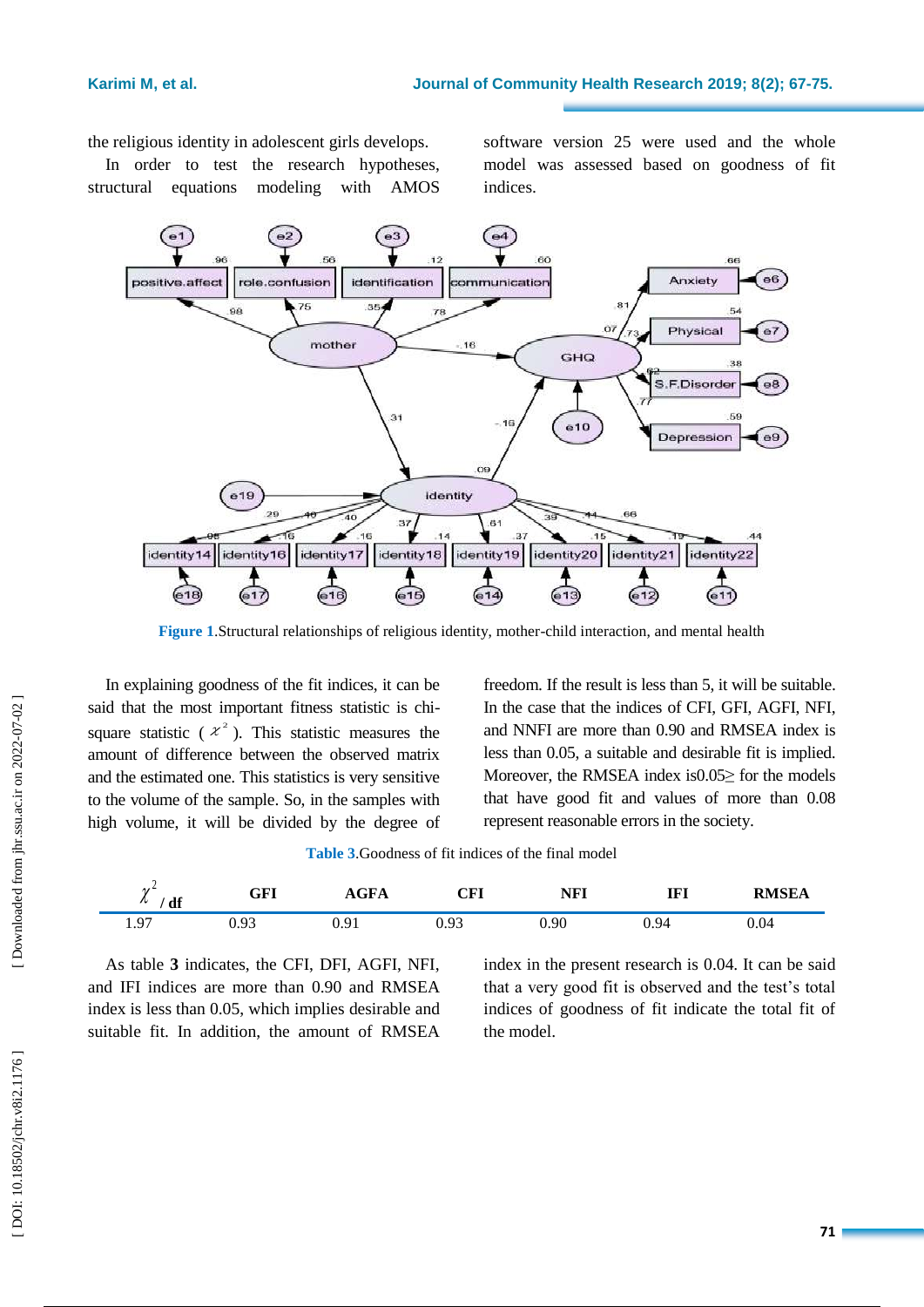| Path                                                | Non-standard<br>estimation | $\mathbf{T}$ | <b>Direct</b><br><b>Effect</b> | <b>Indirect</b><br><b>Effect</b> | <b>Total</b><br><b>Effect</b> |
|-----------------------------------------------------|----------------------------|--------------|--------------------------------|----------------------------------|-------------------------------|
| From mother-child interaction to religious identity | 0.01                       | 4.19         | $0.31**$                       | $\equiv$                         | $0.31**$                      |
| From religious identity to mental health            | $-0.65$                    | $-2.02$      | $-0.16**$                      | -                                | $-0.16**$                     |
| From mother-child interaction to mental health      | $-0.04$                    | $-2.37$      | $-0.16**$                      | $-0.05*$                         | $-0.21**$                     |

**Table 4** .Direct effects, indirect effects, total effect, and the significance level of the model

 $*p<0.05$  \*\*p<0.01

The table **4** indicates that a high -quality relationship with mother can directly increase the religious identity and decrease mental health disorder among adolescent girls. Moreover, the findings show that religious identity can directly decrease mental health disorder among the participants .

In order to determine the significance of the intermediary relationships and the indirect effect of the independent variable on the dependent variable through the mediator variable, Bootstrap test was used. The bottom limit of the confidence interval for religious identity as a mediator variable between the quality of mother -child interaction and mental health was -0.10 and its upper limit was - 0.01.The confidence level for this confidence interval was0.95 and the number of Bootstrap re sampling was1000. Since Zero is not included in this confidence interval and the significance level of the test is less than 0.05, this result is statistically significant. Therefore, religious identity has mediating role in the relationship between the quality of mother -child interaction and mental health.

#### **Discussion**

The purpose of this study was to investigate the mediating role of religious identity in the relationship between mother -child interaction and the mental health of second -grade female students of high school. The study results showed a significant relationship between quality of mother child interaction and mental health; that is the mediating role of religious identity.

The findings showed that quality of the mother child interaction had a positive significant effect on religious identity. These findings are in line with the results reported by Rahpeima and Sheykholeslam (17). They reported a positive relationship between children's religious identity and family functioning.

In this regard, it can be said that the quality of the mother -child interaction in childhood and adolescence can form the basis of a child's future with regard to cognitive and emotional development. Mother -child interactions show the mother's parental style revealed during mutual communications between mother and child. Mother -child interactions include child acceptance, over -supporting, leniency, and child rejection. Child acceptance indicates the efficacy of mother child relationships regarding honesty in expressing emotions, interest in entertainments and activities, child progress, and child perception as a good human. However, over -supporting, instead of conveying a sense of safety to child, creates a sense of vulnerability, the need for protection, a warning state and finally biased cognitive evaluations. Child rejection shows that the mother hates her child or does not like him or her (21). Therefore, in both over -supporting and rejection style the quality of mother -child interaction is regarded as undesirable. As the result of many studies show, different parenting styles are closely related to the formation and development of religious identity in children. Religious identity is a form of identity that refers to one's values, beliefs, emotions, symbols, and his or her ways of thinking about a holy conception (22). It should be noted that family is the first institution that conveys values, and religious beliefs to children and as already indicated, mother plays a more effective role in forming her children's beliefs, moral values and their behavior. Therefore, as the quality of mother's emotional, spiritual, and verbal relationship with her children increases, children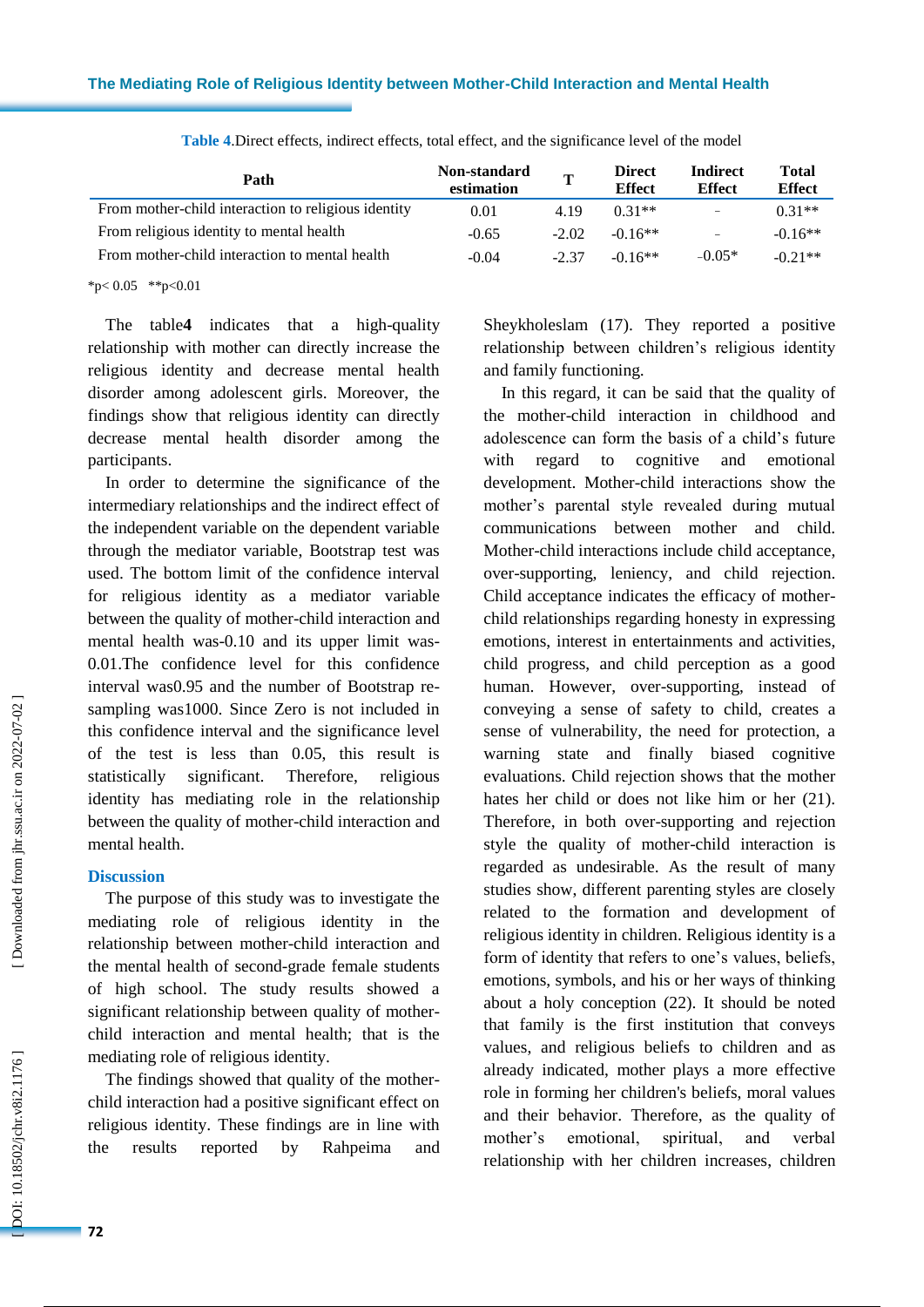will show higher levels of trust in her and will look at her as a role model in different contexts especially in religious ones. In this way, they will accept mother's religious values and beliefs more easily. The study findings revealed that a mother child interaction of higher quality resulted in the development of religious identities in children in accordance with their mother's religious commitments.

The results also showed that religious identity had a negative significant effect on mental health disorders. This result is also consistent with the findings of other studies (13, 14, 15, and 16). The mentioned studies reported negative significant relationship of religion, religious beliefs , and religious identity with anxiety, depression, and mental disorder. Moreover, Fabricatore in his study found that religious coping acted as a mediator. For example, being religious plays a mediating role during stressing experiences and changes the relationship between stress factors and mental health (23) .In the same vein, Kézdyet al. (2011) expressed that adolescents who attended religious ceremonies more frequently showed less aggression at home and school; they had a higher sense of self-esteem. Furthermore, less evidence of anxiety and depression was observed among them. However, having religious doubt s had a positive correlation with anxiety and depression(24) .As the results of the research conducted by Sharifi et al. on the relationship between national, religious identity , and mental health shows, a positive and significant relationship exists between mental health and the religious identity of the university students. Belief in a God who controls situations and supervises his creatures can decrease the situation -related anxiety to a great extent. This is so because these students believed that trust in God helped them to control the uncontrollable situations (25). The results of this section of the present study are also similar to the results of the research conducted by ParsaMehr and AsghariYangjeh. They found that a positive and significant relationship exists between the students' mental health and religious identity. As the results of their study show, religiosity brings about happiness and

more life satisfaction. As the students in this research mentioned, their religious beliefs gave them a sense of hopefulness, power , and peace of mind. Their beliefs also helped them to adapt to life and face its problems more successfully (20) .

Results also showed that quality of mother -child interaction had a negative significant effect on mental health disorder. This finding is consistent with the results of several studies  $(8, 9, 9)$ 11). According to ZareBahramabadi et al ., quality of the interaction between adolescents and their parents has a close relationship with their behavior and their psychological adjustment (26). Moreover, adolescents ' feeling free to talk with their parents about the problems that annoy them can affect their mental health as a protecting factor (7). In line with the results of this section, Karimi and FatemiAghda(27) pointed out that having easy relationship with parents and having satisfaction from this relationship are crucial for young people. As the quality of the relationship with parents improves, adolescent girls show less mental problems. Parents, especially if they have a high quality relationship with their children, can act as a shield against stresses of the adolescence. In the case that girls have a nice feeling about their parents, they will feel a sense of belongingness and security to a greater extent. Close and intimate relationship between parents and adolescents provides the suitable condition for the adolescents ' growth and progres s; therefore, they can experience maturity in their family as a result of the parents' attention and respect .

### **Conclusion**

The findings indicated an association between relationship quality with mother and mental health of adolescents; that is the mediating role of religious identity. Therefore, it can be concluded that if the mother -girl interaction is of a high quality, the girl trust s her mother and accepts her as a role model and copies her mother's behavior , especially her religious behaviors. Moreover, the children appreciate religious beliefs and values of their mothers, examine these beliefs in an atmosphere full of trust in mother and choose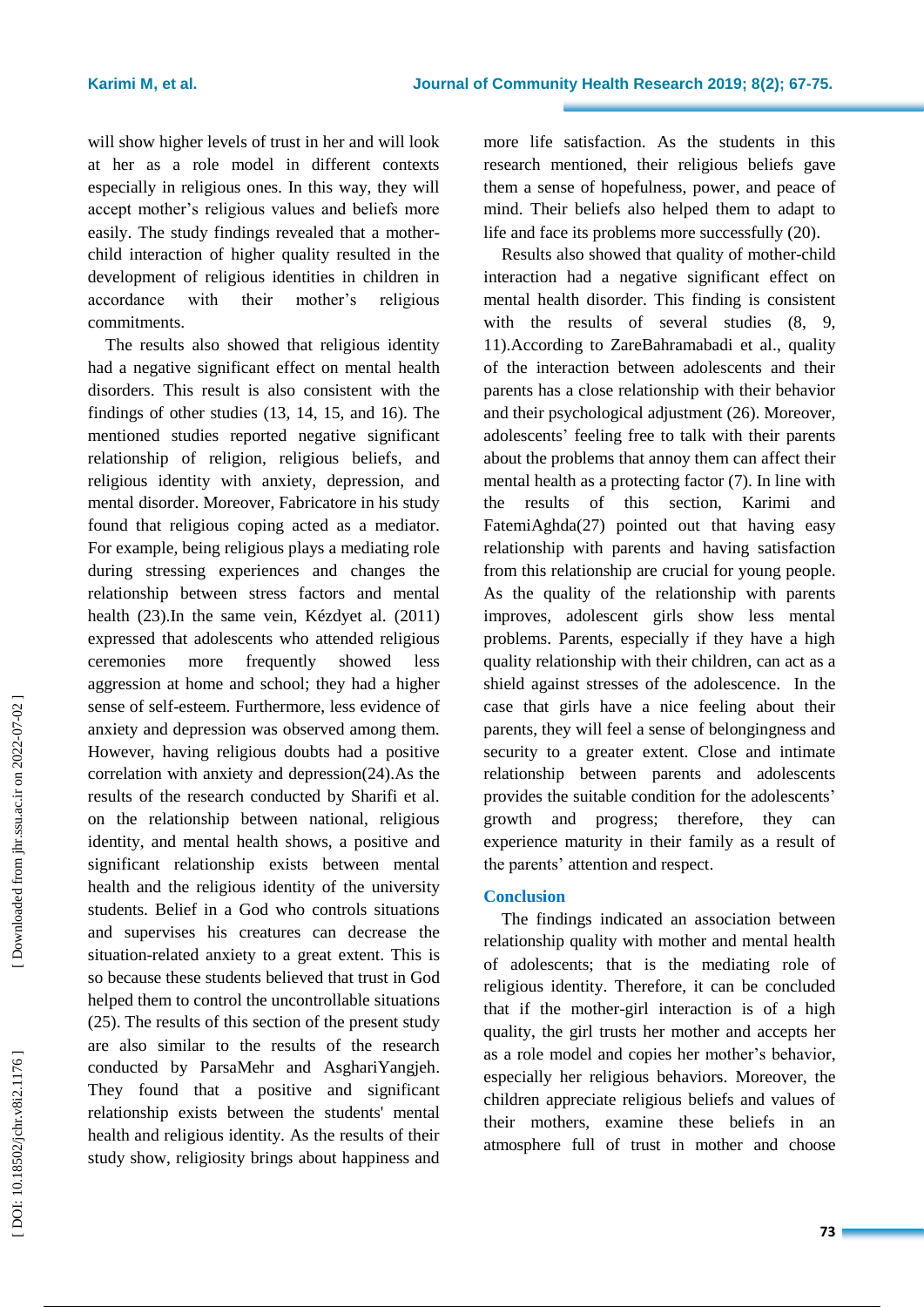these beliefs freely as their own. As a result, the girls' religious identity develops more completely. Individuals with iron beliefs in religious values experience feelings of hopelessness, discouragement, depression, and anxiety less than others and enjoy higher levels of mental health .

*Limitations* : It should be considered that this study has been conducted among second -grade, high school female adolescents in Yazd city. Therefore, there is a precaution for generalizing the findings of this study to all male and female adolescents in other educational grades.

*Recommendations*: Given the effective and basic role of mothers in mental health and religious identity of the adolescents, mother -daughter relationships should be improved among adolescents. In this regard, educational programs can be conducted in schools and family educational centers. Moreover, relationship enhancement courses in the form of group therapy are recommended for mothers .

#### **Acknowledgments**

We are grateful to the principals of BiBiSoghra, BarazandehMoghadam, Khalili and Fallahhighschools who helped us in the present research, with code number of 97974 in ethical committee of Yazd branch, Azad University.

#### **Conflict of Interest**

The authors declared no conflicts of interest.

#### **References**

- 1.Keil F. Developmental psychology: the growth of mind and behavior. WW Norton & Company; 2013 .
- 2.Walker SP, Wachs TD, Grantham -McGregor S, et al. Inequality in early childhood: risk and protective actors for early child development. The Lancet. 2011; 378(9799): 1325 -1338 .
- 3.Badr HE, Naser J, Al -Zaabi A, et al. Childhood maltreatment: A predictor of mental health problems among adolescents and young adults. Child Abuse & Neglect. 2018; 80: 161 - 171 .
- 4.Carnes -Holt K. Child –parent relationship therapy for adoptive families. The Family Journal. 2012; 20(4): 419 426.
- 5.Satoorian SA, Tahmassian K, Ahmadi MR. The role of parenting dimensions and child -parent relationship in children's internalized and externalized behavioral problems. Journal of Family Research. 2017; 12(4): 683 -705. [Persian] .
- 6.Joshan -Poush S, Fazilat -Pour M, Rahmati A. The effectiveness of parent -child relationship training based on ACT on the parent -adolescent conflict of mothers with epileptic child . Journal of Researches of Cognitive and Behavioral Sciences. 2017; 7(2): 39-50. [Persian].
- 7.Levin KA, Currie C. Family structure, mother -child communication, father -child communication, and adolescent life satisfaction: A cross-sectional multilevel analysis. Health Education. 2010; 110(3): 152-168.
- 8.KhajeNoori B, Dehghani R. Adolescents' problems and their relationship with family institution: the case study of parental conflicts and adolescents' mental health. Journal of Sociology of Social Institutions. 2016; 3(7): 37-66. [Persian] .
- 9.Amin -Khandaghi M, Pakmehr H. The relationship between students' critical thinking and mental health in Mashhad University of Medical Sciences. The Quarterly Journal of Fundamentals of Mental Health.2011; 13(2): 114-123. [Persian].
- 10. Onayli SE. The relation between mother -daughter relationship and daughter's well being. [Master Thesis].Turkey. Middle East Technical University, School of Social Sciences ; 2010.
- 11. Pyun YS. The influence of father -child relationship on adolescents' mental health . [Doctoral dissertation].Minnesota. Minnesota State University, Clinical Psychology; 2014 .
- 12. Sahraian A, Gholami A, Omidvar B. The relationship between religious attitude and happiness in medical students in Shiraz University of Medical Sciences. Ouarterly of the Horizon Medical Sciences. 2011; 17 (1): 69-74.
- 13. Jackson JC, Jong J, Bluemke M, et al. Testing the causal relationship between religious belief and death anxiety. Religion, Brain & Behavior. 2018; 8(1): 57-68.
- 14. Galek K, Flannelly KJ, Ellison CG, et al. Religion, meaning and purpose, and mental health. Psychology of Religion and Spirituality. 2015; 7(1):1 -12 .
- 15. Darvishi M, GhaziVakili Z, Mohammadi A. The relationship between religious beliefs and mental health in

DOI: 10.18502/jchr.v8i2.1176]